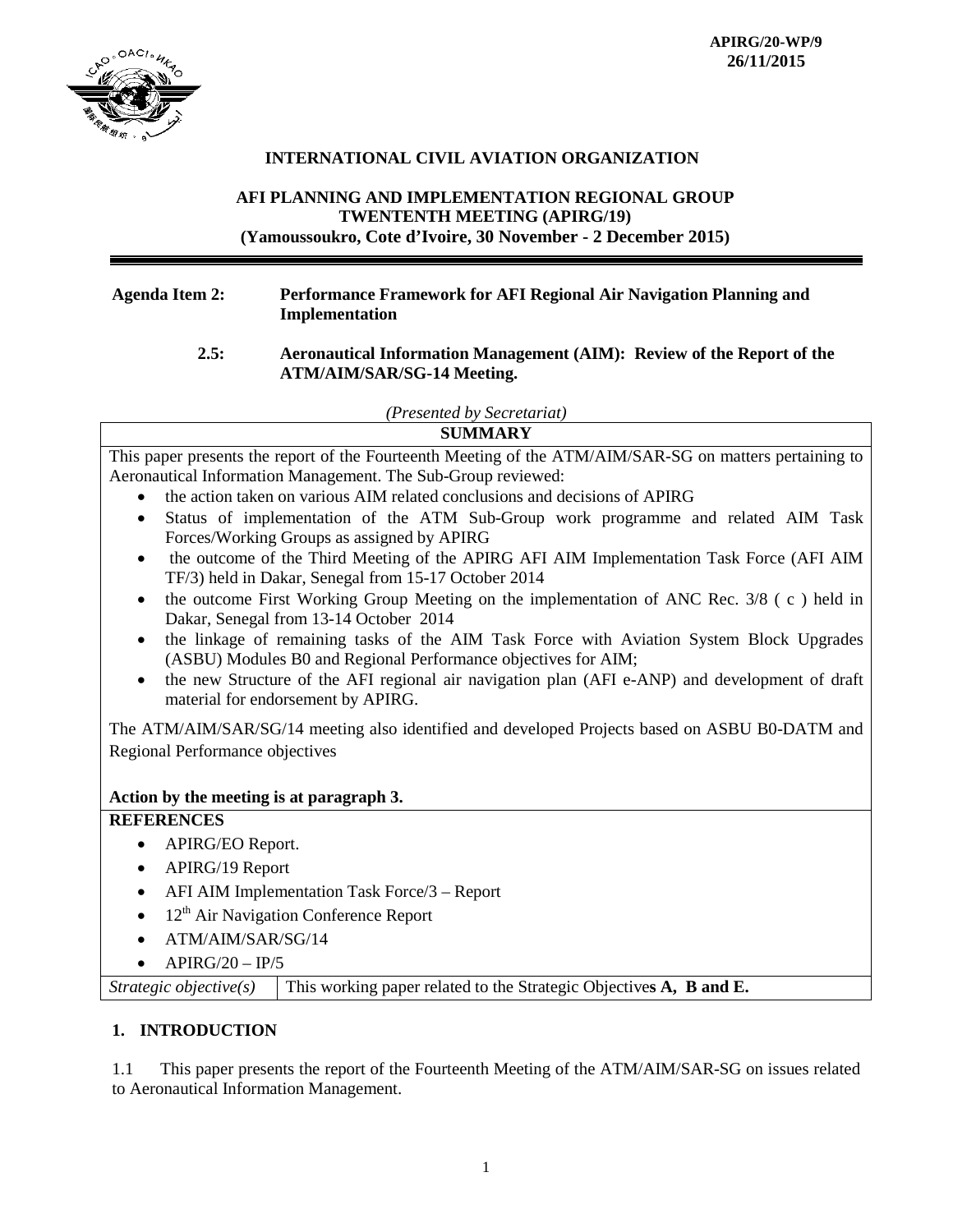## **2. DISCUSSION**

## *Status of implementation of the work programme of the Sub-group*

2.1 The Sub-Group reviewed the AIM related work implicated in the ASBU Block 0 Modules and Regional Performance Objectives adopted by APIRG at its Nineteenth meeting in 2013, as well as remaining tasks from the subsidiary bodies of APIRG.

### *Linkage of Remaining Tasks of the Sub-Group with Aviation System Block Upgrades Modules (B0) and Regional Performance Objectives*

2.2 Based on the remaining AIM activities, the main areas of **AIM** activities to be included in the projects management formats, have been identified in the updated AFI regional performance framework forms (PFFs) and Air Navigation Reporting Forms (ANRF) in the **AIM** field is listed below:

| a) AFI B0-DATM PFF-1: | Transition from AIS to AIM in the AFI region;         |
|-----------------------|-------------------------------------------------------|
| b) AFI B0-DATM PFF-2: | Implementation of WGS-84 and e-TOD in the AFI region. |
| c) AFI B0-DATM ANRF-1 | Service improvement through Digital AIM               |

## *Review of the new Air Navigation Plan structure and the development of DRAFT material for endorsement by APIRG*

2.3 The Sub-group reviewed the new Air Navigation Plan structure and developed relevant draft material for endorsement by the APIRG to be discussed under **Agenda item 3** of this meeting.

#### *Identification and Development of Projects based on ASBU modules and regional performance objectives*

2.4 The Sub-Group reviewed the work implicated in the ASBU Block 0 Modules and Regional Performance Objectives adopted by APIRG at its Nineteenth meeting in 2013, as well as its remaining tasks, and agreed on the list of Projects related to the mandate of the IIM/SG to be discussed under **Agenda 4** of this meeting.

## *Review of the outcome of the ATM/AIM/SAR-Sub Group 14th Meeting held in Dakar, Senegal from 11-14 May 2015*

2.5 The Sub-group was informed that AIM projects will be addressed through the Infrastructure and Information Management Sub-Group (IIM/SG). The ATM/SG further noted that during the transition to new APIRG organization, the Secretariat and APIRG contributory bodies would continue implementing the work programmes as previously endorsed by APIRG and carry out necessary action to facilitate the operationalization of the new organizational structure and working methods of the APIRG, including reformulation of existing activities that continue to have relevance, into the projects management formats, to be presented for endorsement by the next meeting of the Group.

2.6 The Sub-group was informed that most recently, the Steering Committee of the AFI Regional Aviation Safety Group (RASG-AFI), at its first meeting held in Dakar on  $19<sup>th</sup>$  and  $20<sup>th</sup>$  of April 2015 took a decision (Decision RASC 1/02) that Aeronautical Information Management (AIM) be included in the list of Emerging Safety Issues (ESIs), and that AIS/AIM transition forms part of the RASG-AFI ESI-Safety Support Team activities. This initiative and many others are poised to place air navigation on a high pedestal, giving it the visibility and priority which will be necessary for attaining safety, capacity, and efficiency.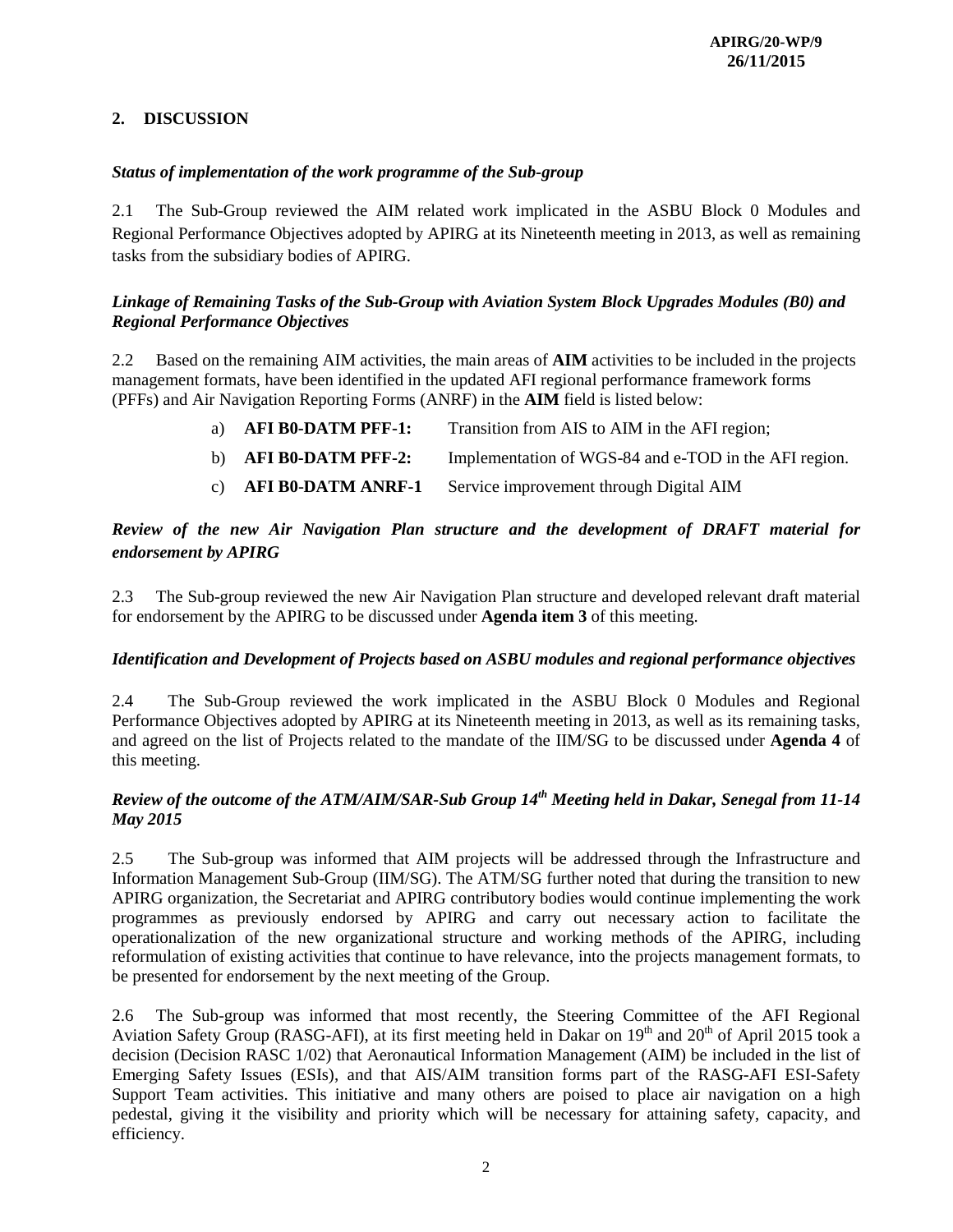#### *Review of the Report of the First Working Group Meeting on the implementation of ANC Rec. 3/8 (c)*

2.7 The ATM/AIM/SAR/SG/ meeting reviewed the report of the First Working Group Meeting on the implementation of ANC Rec. 3/8 (c) held in Dakar, Senegal from 13-14 October 2014 and its deliberations by the meeting, resulted with endorsement of the list of Draft Conclusions and Recommendations at **Appendix** to this working paper**.**

#### *ICAO AIM/SWIM Seminar for the AFI Region in Dakar, Senegal from 7 to 9 September 2015*

2.8 In compliance with APIRG Conclusion 19/41, the ICAO Regional Offices in Dakar and Nairobi, conducted an ICAO AIM/SWIM Seminar for the AFI Region in Dakar, Senegal from 7 to 9 September 2015. This Seminar was held back to back with the Start-up Workshop for B0-DATM Service Improvement through Digital Aeronautical Information Management Projects at the same venue from 10 to 11 September, 2015.

2.9 This Seminar supported States with regard to the planning and implementation related to the transition from AIS/AIM to Information Management/SWIM, in order expedite the harmonized implementation of the AIM/SWIM requirements.

2.10 The Seminar was attended by 61 participants representing (24) States within the ICAO ESAF and WACAF Region including 10 Participants from ASECNA representing 17 ASECNA Member States, 2 Participants from Roberts FIR Secretariat representing (Liberia, Sierra Leone and Guinea), 1 Participant representing IFAIMA and 1 Participant representing Industry from AVITECH, Germany, and 1 Participant representing the African Civil Aviation Commission (AFCAC).

## *Start-up Workshop for B0-DATM Service Improvement through Digital Aeronautical Information Management Projects at the same venue from 10 to 11 September, 2015*

2.11 In compliance with Twelfth Air Navigation Conference (AN-Conf/12) under Recommendation 6/1– Regional performance framework–planning methodologies and tools, inter alia, requested States and PIRGs to focus on implementing the ICAO Aviation System Block Upgrades (ASBUs) Block 0 Modules according to their operational requirements, recognizing that these modules were ready for deployment, the ICAO Regional Offices in Dakar and Nairobi, conducted an ICAO Start-up Workshop for ASBU-Module B0– DATM: (Service Improvement through Digital Aeronautical Information Management) in Dakar, Senegal from 10 to 11 September 2015.

2.12 The Workshop enforced the use of project management principles and other methodologies as and when necessary in order to make adjustments to better support the ICAO performance framework in its planning and implementation activities aligned with the Aviation System Block Upgrades (ASBU).

#### *Aeronautical Information and data assembly, exchange, and promulgation*

#### **a) NOTAM Proliferation in the AFI Region.**

**b) Change proposals to ICAO AIS Provisions on NOTAM Distribution.**

2.13 The ATM/AIM/SAR/SG/14 was informed that the current system of NOTAM is not sustainable for the long term in its current form and function since there are a multitude of information channels which must be integrated by the user to acquire awareness flight–critical conditions. Increasingly this is failing to take advantage of modern information management techniques and failing to provide optimum situational awareness i.e.: a system designed for teletype distribution is not optimized for graphical display or integration with other information; the NOTAM system will need to evolve under the emerging SWIM concepts; and the current NOTAM system does not allow for critical updates to the FMS data.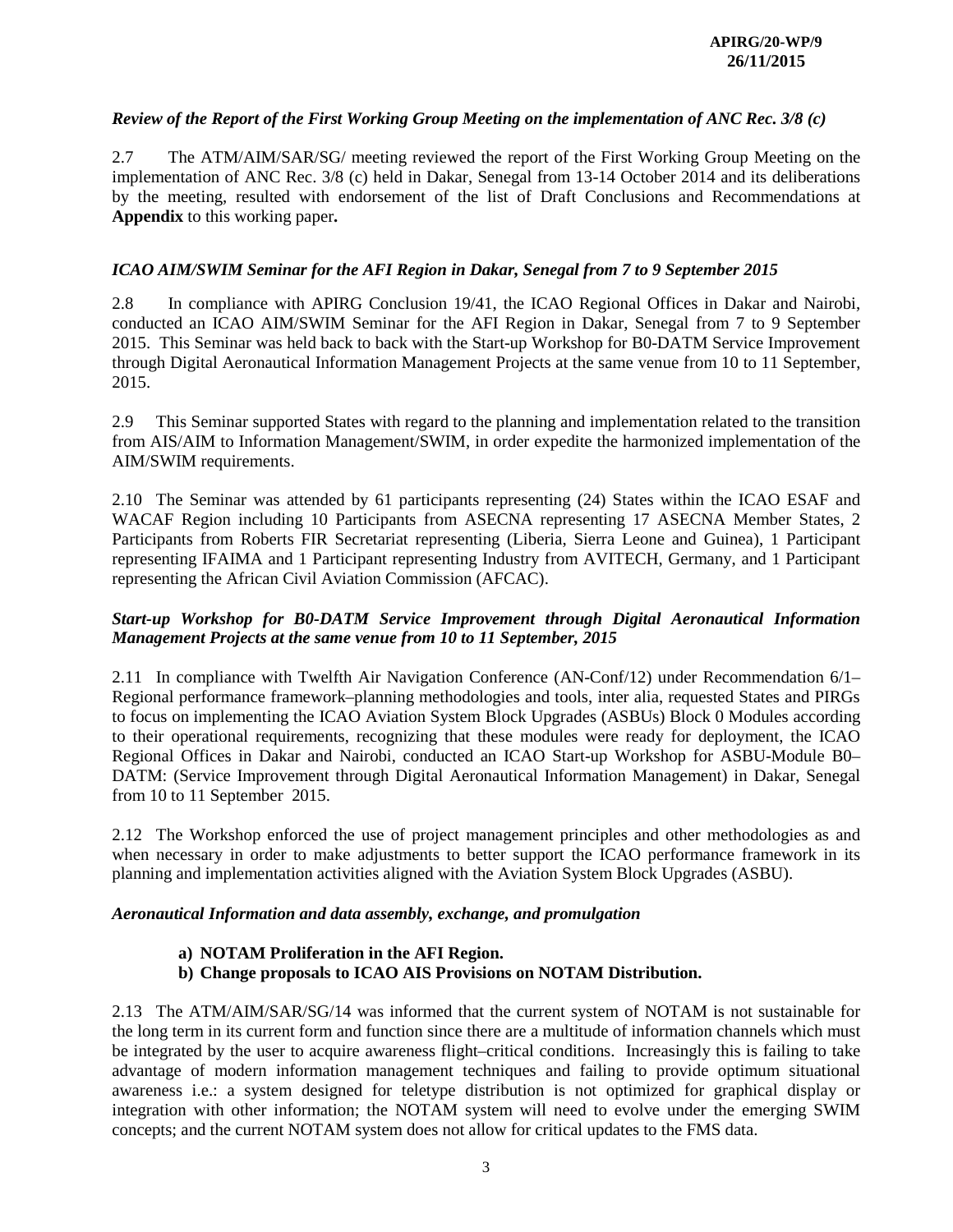### *Global/Regional developments related to AIM and SWIM*

2.14 The Sub Group noted the information provided on the development of Amendment 38 to Annex 15, PANS-AIM Document, AIS Manual, and follow-up on Global AIS/AIM developments that are ongoing within framework of the ICAO AIS-AIMSG at: [http://www2.icao.int/en/ais-aimsg/.](http://www2.icao.int/en/ais-aimsg/)

2.15 The Twelfth meeting of the Aeronautical Information Services to Aeronautical Information Management Study Group (AIS-AIMSG/12) was held in Montréal, Canada, from 19 to 23 October 2015. A list of study notes, information papers, presentations and flimsies issued for the meeting are available on the AIM website at<http://www.icao.int/safety/ais-aimsg/Lists/Meetings/AllItems.aspx>

2.16 The AIS-AIMSG/12 meeting was informed of the significance of the meeting, being the last intended meeting of the AIS to AIM Study Group. The objective of this meeting was to reach a closure on the amendment proposals that still had outstanding comments with the intention that a mature proposal for a restructured Annex 15 and proposed new PANS-AIM would be delivered to the Secretariat as the final product of the AIS-AIMSG.

#### **3. ACTION BY THE MEETING**

- 3.1 The APIRG is invited to:
	- a) Note the information provided in this paper; and
	- b) Endorse the draft AIM related Conclusions formulated by the ATM/AIM/SAR Sub-Group.

-----------------------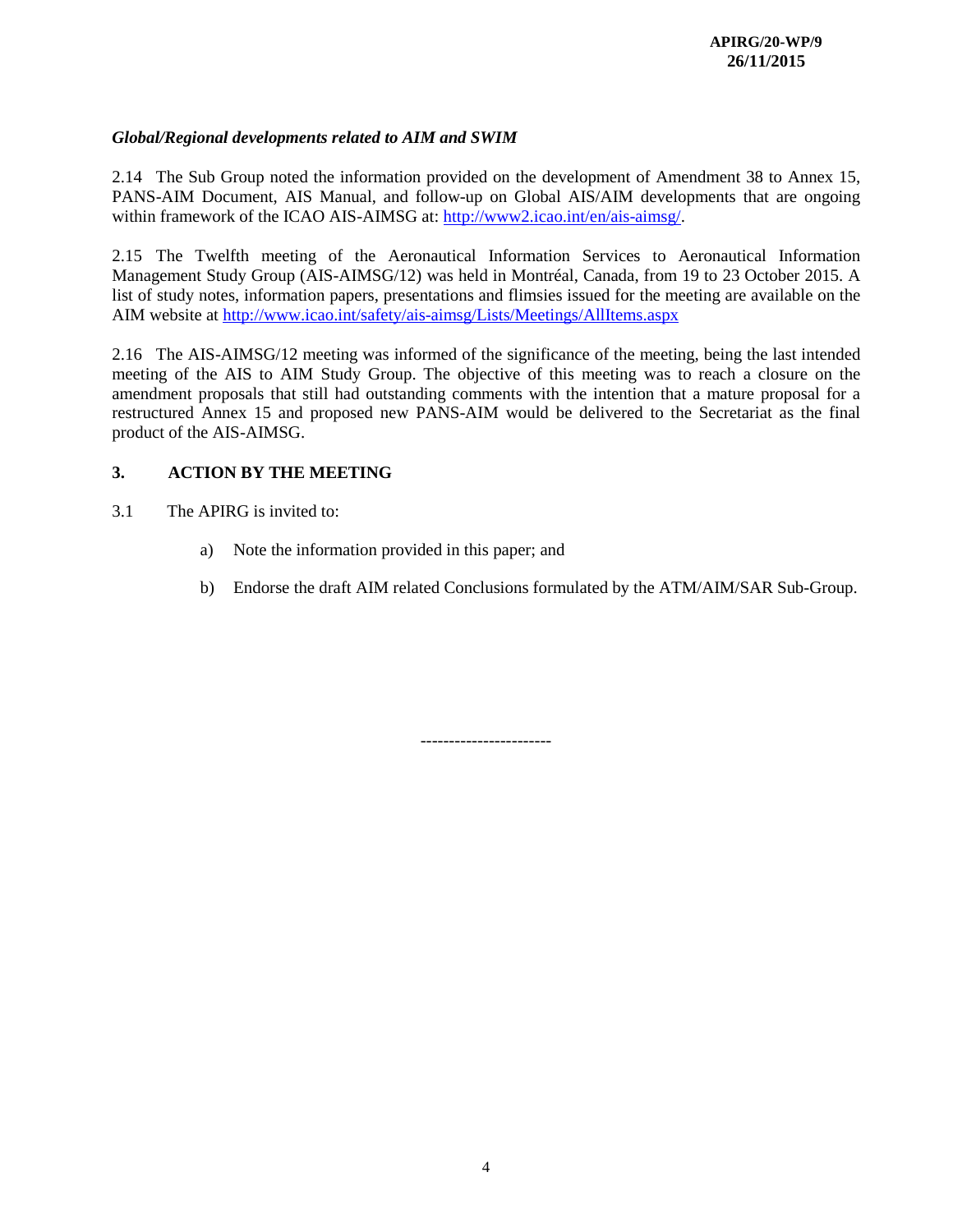## **APPENDIX – WP/9**

| DRAFT CONCLUSIONS AND RECOMMENDATIONS OF THE AIM TF |                                                               |               |                            |             |  |
|-----------------------------------------------------|---------------------------------------------------------------|---------------|----------------------------|-------------|--|
|                                                     | MEETING HELD IN DAKAR: 15-17 OCT 2014                         |               |                            |             |  |
|                                                     | <b>DRAFT CONCLUSIONS</b>                                      |               | <b>SUGGESTED FOLLOW-UP</b> |             |  |
|                                                     |                                                               | <b>ACTION</b> |                            |             |  |
|                                                     |                                                               | <b>ICAO</b>   | <b>STATES</b>              | <b>RMKS</b> |  |
| $\mathbf{1}$                                        | Common Understanding on ANC 12 Rec. 3/8 (c).                  |               |                            |             |  |
|                                                     | That States to note, the AFI-CAD concept of implementing      | Make          | Note and                   |             |  |
|                                                     | Centralized AIS databases adequately meets the ANC 12         | Follow up     | Agree                      |             |  |
|                                                     | Rec.3/8(c)                                                    |               |                            |             |  |
| $\overline{2}$                                      | <b>Inter-operable Systems and Data</b>                        |               |                            |             |  |
|                                                     | To ensure compatibility of the various versions of AIXM       |               |                            |             |  |
|                                                     | databases (AIXM 4.5, AIXM 5.1), integration of the            |               |                            |             |  |
|                                                     | different aeronautical data domains (MET, ATM, etc.) and in   |               | Undertake                  |             |  |
|                                                     | the interest of facilitating a system wide information        | Coordinate    | Action                     |             |  |
|                                                     | management (SWIM), the implementation of ASBU B0-             |               |                            |             |  |
|                                                     | DAIM element on AIXM in the AFI region should be well         |               |                            |             |  |
|                                                     | coordinated.                                                  |               |                            |             |  |
| 3                                                   | <b>NOTAM Proliferation</b>                                    |               |                            |             |  |
|                                                     | Based on NOTAM survey and feedback from AIM Task              |               |                            |             |  |
|                                                     | Force, the problem of NOTAM proliferation is not              |               |                            |             |  |
|                                                     | prominent in the AFI region. The proposal to change the       |               |                            |             |  |
|                                                     | NOTAM identification field from the current four digits to    |               |                            |             |  |
| 3/1                                                 | five digits will therefore result to high cost investments in |               | Note and                   |             |  |
|                                                     | NOTAM system upgrades with no direct benefit to the AFI       |               | Agree                      |             |  |
|                                                     | region. Concerned regions should therefore be compelled to    |               |                            |             |  |
|                                                     | fully adhere to the requirements of Annex 15 and or           |               |                            |             |  |
|                                                     | establish other cost effective means such as those covered    |               |                            |             |  |
|                                                     | under Recommendation 8 hereto.                                |               |                            |             |  |
| 4                                                   | Planning and implementation of AIM                            |               |                            |             |  |
|                                                     | That States ensure that the planning and implementation of    |               |                            |             |  |
|                                                     | AIM in the region, is coherent and compatible with the        |               |                            |             |  |
|                                                     | developments in adjacent regions, and that it is carried out  |               |                            |             |  |
|                                                     | within the framework of the ATM Operational Concept, the      |               |                            |             |  |
|                                                     | Global Air Navigation Plan.                                   |               |                            |             |  |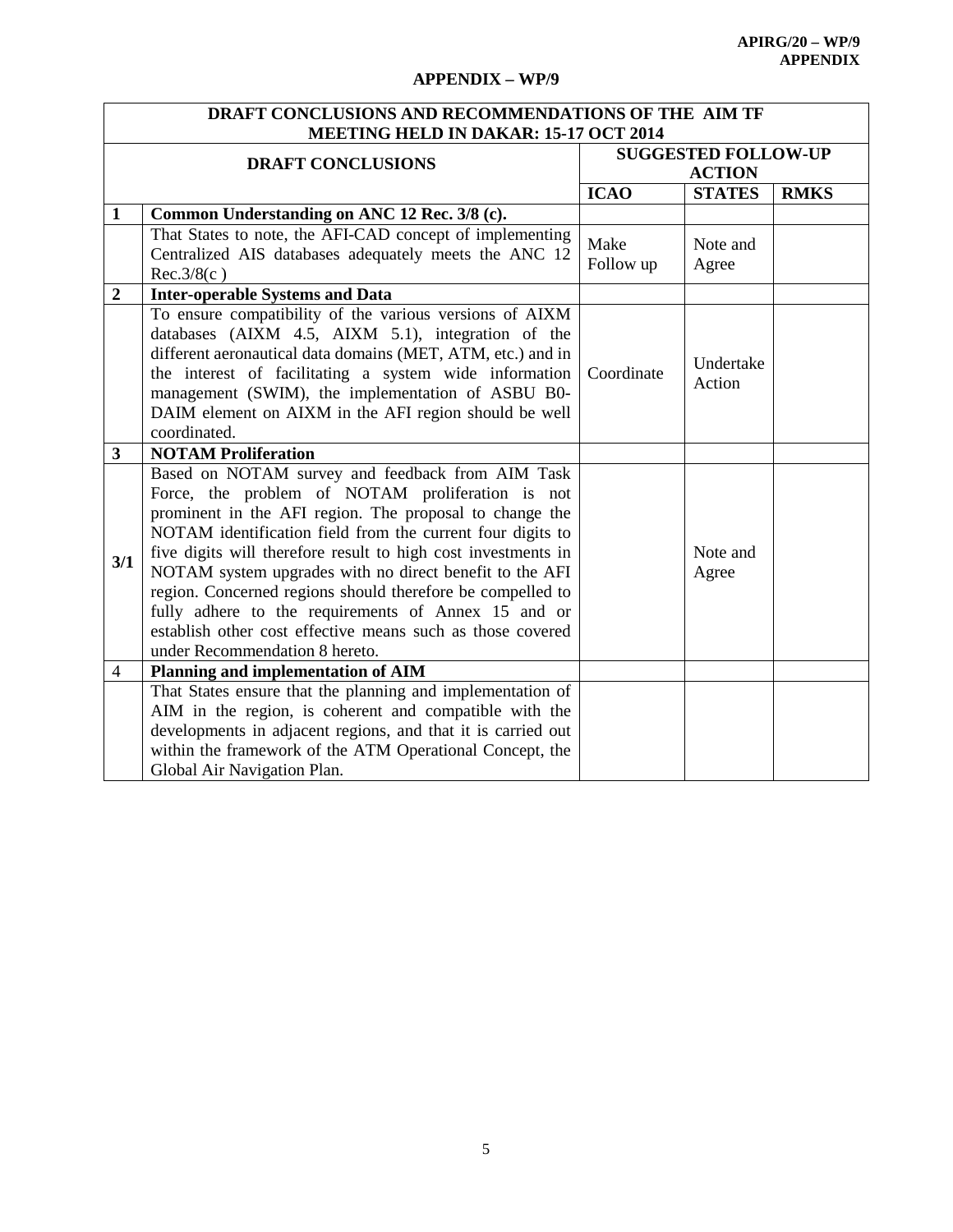#### **APIRG/20-WP/9 APPENDIX**

# **APPENDIX TO WP/9**

| <b>RECOMMENDATIONS</b> |                                                                                                                                                                                                                                                                                                                      | <b>SUGGESTED FOLLOW-UP ACTION</b>      |                                 |                                                                                                                         |
|------------------------|----------------------------------------------------------------------------------------------------------------------------------------------------------------------------------------------------------------------------------------------------------------------------------------------------------------------|----------------------------------------|---------------------------------|-------------------------------------------------------------------------------------------------------------------------|
|                        |                                                                                                                                                                                                                                                                                                                      | <b>ICAO</b>                            | <b>STATES</b>                   | <b>RMKS</b>                                                                                                             |
|                        | <b>AIM Personnel Certification in the AFI Region</b>                                                                                                                                                                                                                                                                 |                                        |                                 |                                                                                                                         |
| 2/1                    | Develop AIS/AIM competency standards and monitoring<br>mechanisms to ensure competency of AIM personnel through<br>initial and periodic assessments as per ICAO Annex 15 para 3.7.4<br>requirement.                                                                                                                  | Coordinate<br>and evaluate<br>adequacy | Action<br>required              | A Sub <b>WG</b><br>Leader: Kenya<br>Members:<br>Nigeria,<br>South Africa,<br>Zimbabwe                                   |
|                        | <b>Availability of AIM guidance Materials</b>                                                                                                                                                                                                                                                                        |                                        | Action<br>required              |                                                                                                                         |
| 3/1                    | Make use of the AIM guidance materials developed by the AIS-<br>AIM SG as early editions ahead of official approval by the<br>ANC/Council.                                                                                                                                                                           | Avail<br>guidance<br>materials         | Action<br>required              |                                                                                                                         |
|                        | <b>Monitoring Transition from AIS-AIM</b>                                                                                                                                                                                                                                                                            |                                        |                                 |                                                                                                                         |
| 4/1                    | Maintain AIS-AIM implementation status through regular updates<br>to the regional offices in Dakar and Nairobi or directly onto the<br>website.                                                                                                                                                                      | Coordinate                             | Action<br>required              |                                                                                                                         |
| 4/2                    | ESAF and WACAF region offices establish a mechanism to ensure<br>correctness of the Status implementation reports from States.                                                                                                                                                                                       | Undertake<br>Action                    | Note                            |                                                                                                                         |
| 4/3                    | Establish a common understanding on the requirement of each of<br>the 21 steps in the roadmap.                                                                                                                                                                                                                       | Coordinate<br>for Action               | Action<br>required              | A Sub WG<br>Leader: South<br>Africa,<br>Nigeria, Angola,<br>ASECNA,<br>Kenya                                            |
| 4/4                    | Identify and make follow up on individual letters to States that are<br>behind implementation schedule.                                                                                                                                                                                                              | Undertake<br>Action                    | Note                            |                                                                                                                         |
| 4/5                    | ICAO to consider the services of a regional AIM officer within the<br>ESAF region to enhance the transition from AIS-AIM as<br>highlighted in the ICAO global Air Navigation report 2014.<br><b>ASBU B0-DAIM</b>                                                                                                     | Undertake<br>Action                    | Action<br>required              |                                                                                                                         |
| 5/1                    | Align National AIM implementation plans with the AFI Region<br>Air Navigation Strategy objectives/priorities and performance<br>targets related to AIM as per Appendix---.                                                                                                                                           | Monitor                                | Action<br>required              |                                                                                                                         |
| 5/2                    | Consider adopting a new ANRF for implementing and monitoring<br>AIM training.                                                                                                                                                                                                                                        | Note                                   | Action<br>required              |                                                                                                                         |
| 5/3                    | That States ensure for each ASBU B0-DAIM elements, at a<br>minimum:<br>identifies the operational benefit;<br>a)<br>determine the necessary procedures;<br>b)<br>nominate the required technology;<br>c)<br>develop the business case; and<br>d)<br>Propose a preliminary strategy for regulatory<br>e)<br>approval. |                                        |                                 |                                                                                                                         |
|                        | <b>AIM Training</b>                                                                                                                                                                                                                                                                                                  |                                        |                                 |                                                                                                                         |
| 6/1                    | Conduct AIM Training by making better use of forums,<br>symposiums, workshops, meetings, online training and other<br>activities to support collaboration and harmonization of best<br>practices and technology.                                                                                                     | Coordinate                             | Note and<br>Agree               | Negotiated<br>training on AIXM<br>available for<br><b>IFAIMA</b> member<br>States at various<br>EAD training<br>centres |
| 6/2                    | Exchange of experiences from AFI States (ASECNA, Egypt,<br>Kenya, and South Africa) where such databases have already been<br>implemented through among others Familiarization visits.                                                                                                                               |                                        | Note and<br>undertake<br>action |                                                                                                                         |